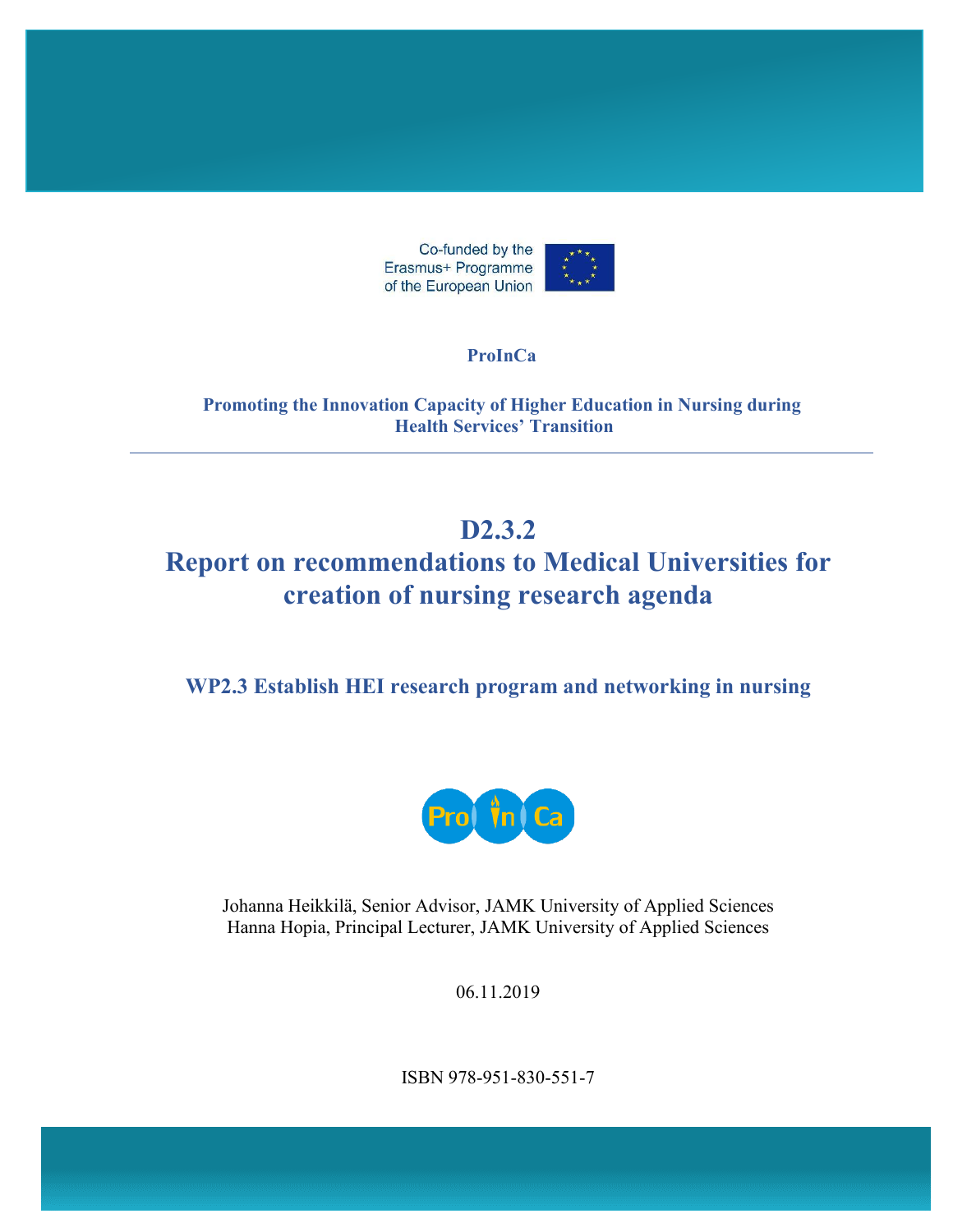# Table of Contents

| 1.1                                                                                     |  |  |  |
|-----------------------------------------------------------------------------------------|--|--|--|
| 2                                                                                       |  |  |  |
| 2.1                                                                                     |  |  |  |
| Review of international policy and strategy documents of nursing and midwifery 7<br>2.2 |  |  |  |
| 2.3                                                                                     |  |  |  |
| 2.4                                                                                     |  |  |  |
| 2.5                                                                                     |  |  |  |
| 2.6                                                                                     |  |  |  |
| 2.7                                                                                     |  |  |  |
| 2.8                                                                                     |  |  |  |
| 2.9                                                                                     |  |  |  |
| Final results on future nursing research priorities for Kazakhstan  15<br>3             |  |  |  |
| 4                                                                                       |  |  |  |
|                                                                                         |  |  |  |
|                                                                                         |  |  |  |
|                                                                                         |  |  |  |
|                                                                                         |  |  |  |

#### **Disclaimer:**

This project has been funded with support from the European Commission. This publication reflects the views only of the author, and the Commission cannot be held responsible for any use which may be made of the information contained therein.





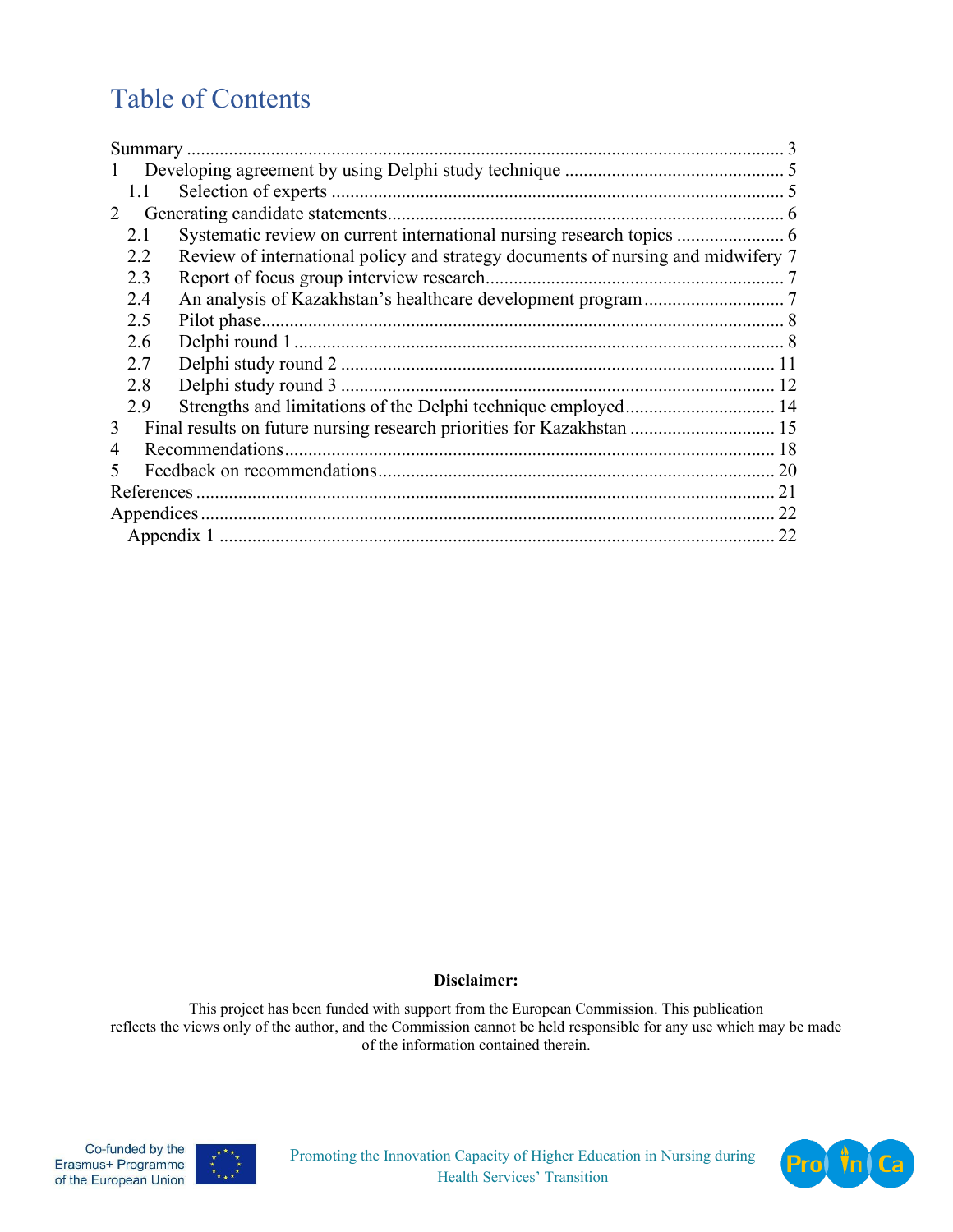### <span id="page-2-0"></span>**Summary**

In order to support the development of nursing research strategy at medical universities in the Republic of Kazakhstan, recommendations for the topics of nursing research and actions for creation of university specific nursing research agendas were determined.

Recommendations are based on a three-stage Delphi study among Kazakh health care administrators, educators, and professionals with regards to nursing research topics now and in the future. In order to create the statements for the Delphi study, international and Kazakhstani view to current nursing research topics were combined. A systematic review on current nursing research topics based on international publications (n=91) was conducted, and 17 selected international policy and strategy documents of nursing and midwifery were analysed to find the most important topics and current trends in nursing research and nursing science worldwide. Furthermore, in order to identify the current situation of nursing research in Kazakhstan and find out the future nursing research topics, the focus group interviews were realised for 58 experts in six Kazakhstani cities and an analysis of Kazakhstan's healthcare development program was carried out. Based on the above-mentioned reviews and reports, a candidate set of 81 nursing research statements for a pilot study phase were designed. An online survey tool Webropol provided by JAMK University of Applied Sciences was developed for conducting the Delphi study.

The response rate of this Delphi study was 42.5 % ( $n=65$ , round 1), 23.2 % ( $n=55$ , round 2) and 21.1 % (n=48, round 3). The total number of respondents was 168 of which most answered all three questionnaires. Regarding the characteristics of the respondents, it is noteworthy that in round 1, almost half of the respondents (49%) represented clinical practice, in round 2 almost third (27%), and in the last round 40 %. Regarding rounds 1, 2 and 3, 30%, 18% and 21%, respectively, of the respondents represent clinical practice.

Respondents are of the opinion that the three most important nursing research areas in terms of high priority are: 1) critical care nursing and emergency nursing, 2) stroke and heart failure nursing care, and 3) oncology nursing. Almost 80 % (range 71-77 %) of the respondents think that these areas need to be studied urgently. In addition, 67 % of the respondents rated that quality



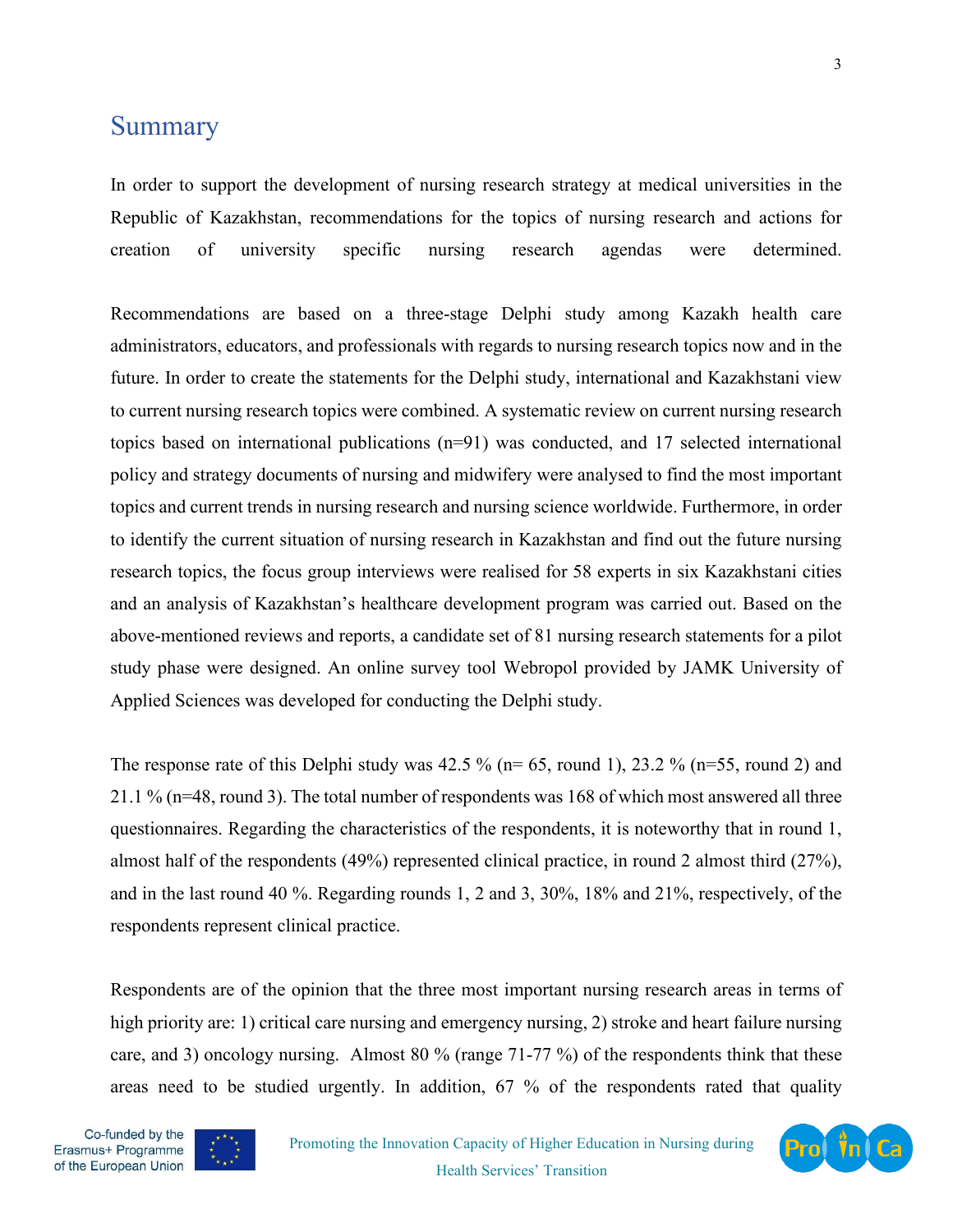improvement in nursing, professional development, and health promotion and disease prevention are the topics that need to be studied in nursing research within two years. Nursing education was also rated as an urgent study topic by 63% of the respondents.

For medium priority, 1) multidisciplinary and inter-professional collaboration in nursing science research, 2) seriously ill patients and their quality of life, and 3) patient outcomes and outcomes of nursing intervention research were rated as nursing fields and areas that need to be conducted and studied within the next two to four years. Nursing research topics that were rated as low priority (within 5-10 years) by Kazakhstani experts were 1) conducting experimental/intervention research and 2) developing strategies and models for nursing.

The following recommendations are offered for Medical universities to consider when designing actions to be taken in order to develop university specific nursing research agendas and nursing research in Kazakhstan.

- 1. To base the creation of nursing research strategy on the capacity analysis of faculty of university.
- 2. To collaborate with regional health care departments, hospitals and polyclinics to create a nursing research agenda that serves the development of health service in Kazakhstan.
- 3. To establish national research priorities between medical universities to create university specific nursing research agendas.
- 4. To offer research-based master and PhD education in nursing science.





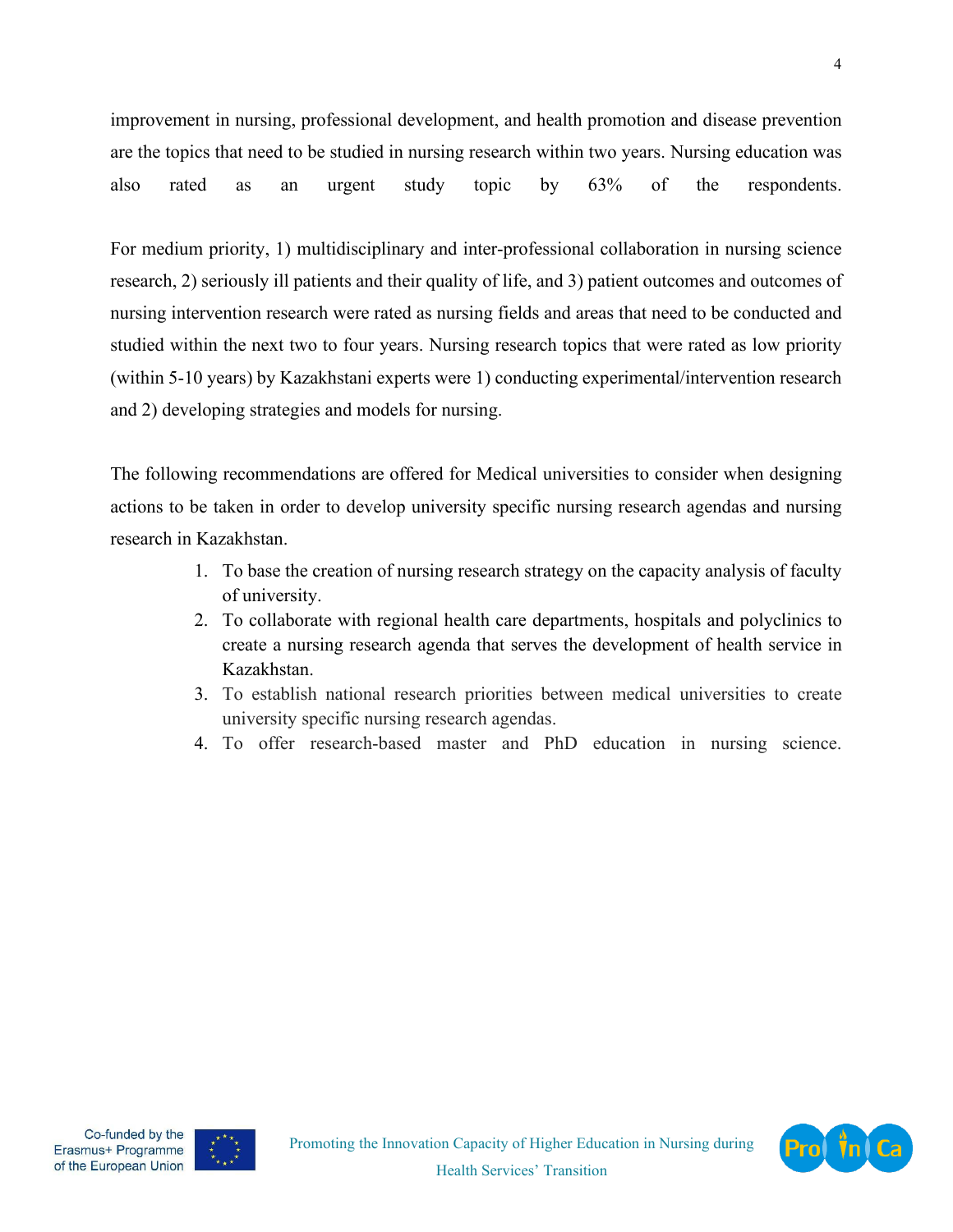## <span id="page-4-0"></span>1 Developing agreement by using Delphi study technique

The Delphi technique that was used involved three rounds of surveys to Kazakhstani healthcare experts from February to May 2019. A pilot study was implemented prior to the first Delphi study round. The Delphi technique is characterized as a series of surveys to obtain previously unknown opinions of a group of experts. The Delphi technique has been widely applied in a variety of nursing contexts particularly identifying research priorities (e.g., Cowman et al., 2012; Wynaden et al., 2014).

#### <span id="page-4-1"></span>Selection of experts 1.1

Choosing appropriate experts for this Delphi study was important and therefore, a set of criteria for selection of the Kazakhstani experts were determined and applied. First, selected experts should have had understanding of the nursing research reform undergoing in Kazakhstan in order to able to foresee the development and importance of nursing research and science in Kazakhstan for the health care service development. Second, they ought to have had capacity and willingness to participate in different Delphi rounds. Thirdly, they should represent all regions of Kazakhstan to cover the different national needs and priorities. The number of experts required for this Delphi study was 618 altogether (excluding pilot round). The emails of possible experts were collected from Kazakhstani project participants and Karaganda Medical University representatives were contacting different stakeholder groups in order to get their personal emails and to motivate to answer to the different survey rounds. Several reminders to response the Delphi questionnaires were sent to selected experts regarding all three rounds in order to increase the response rate. Participants were representing one of the following stakeholder: policy and administration; education, teaching and academic world and clinical practice (hospitals and polyclinics).

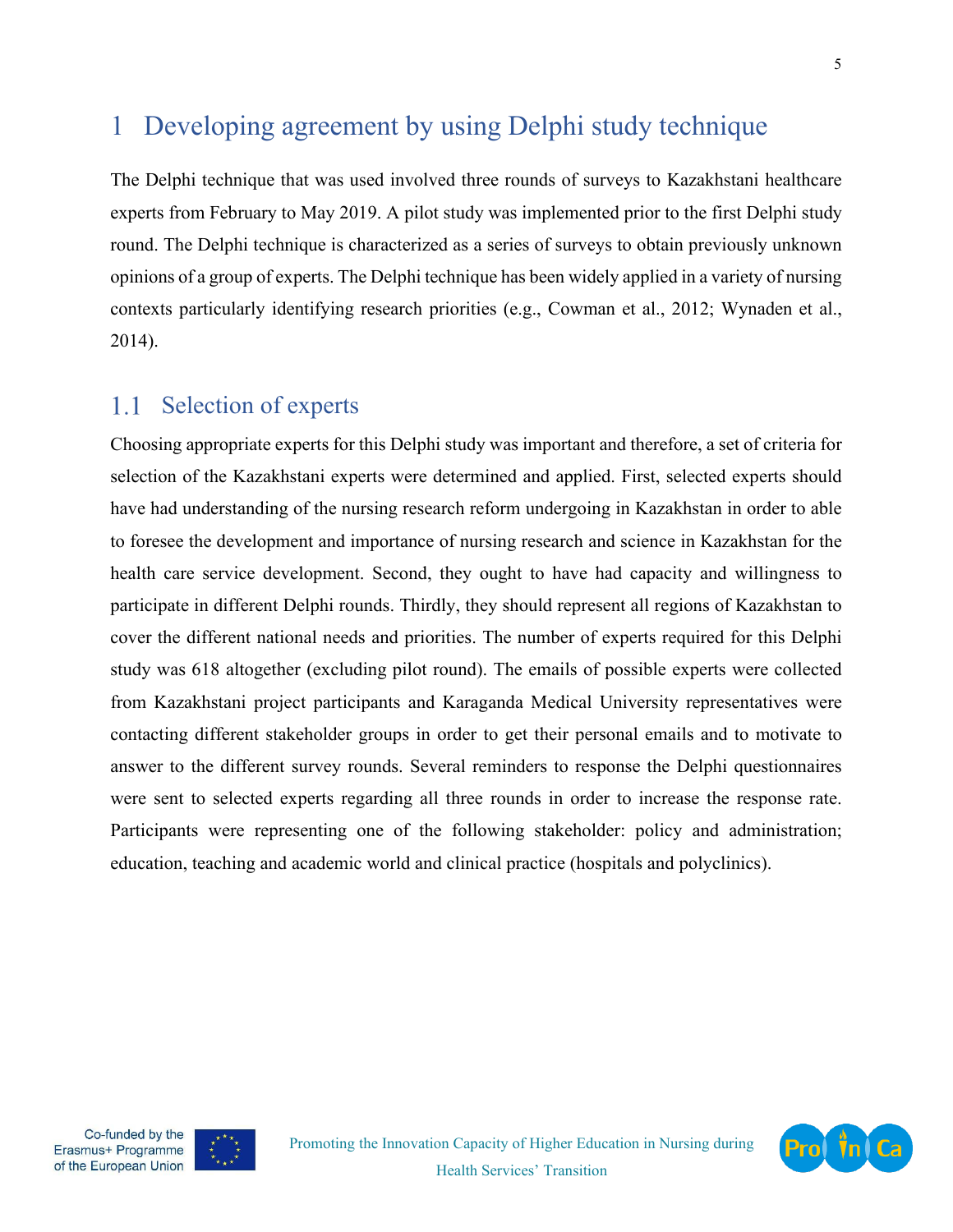# <span id="page-5-0"></span>2 Generating candidate statements

Nursing research topic statements regarding the three Delphi study rounds with the pilot study were created based on four different reviews and reports delivered by representatives from the Karaganda Medical University and JAMK University of Applied Sciences (Figure 1). The reviews and reports are briefly described here.



*Figure 1. Delphi study based on four components*

## <span id="page-5-1"></span>2.1 Systematic review on current international nursing research topics

A systematic literature review was conducted to identify global research priorities for nursing, and to provide a synthesis of current nursing research priorities for the Delphi study.

The CINAHL plus (EBSCO) with a Full Text database was used to search relevant literature between January 2012 and December 2018. Out of 1522 original publications, the review included 91 publications altogether. Following the screening for eligibility, two independent reviewers evaluated full-text publications for quality by using Joanna Briggs Institute's (JBI) Critical appraisal tools (2017). The data was analysed by using a thematic analysis. Four key theme areas for nursing research were identified: nursing theory development, methodology of nursing research, expertise in advanced nursing, and professional nursing practice.



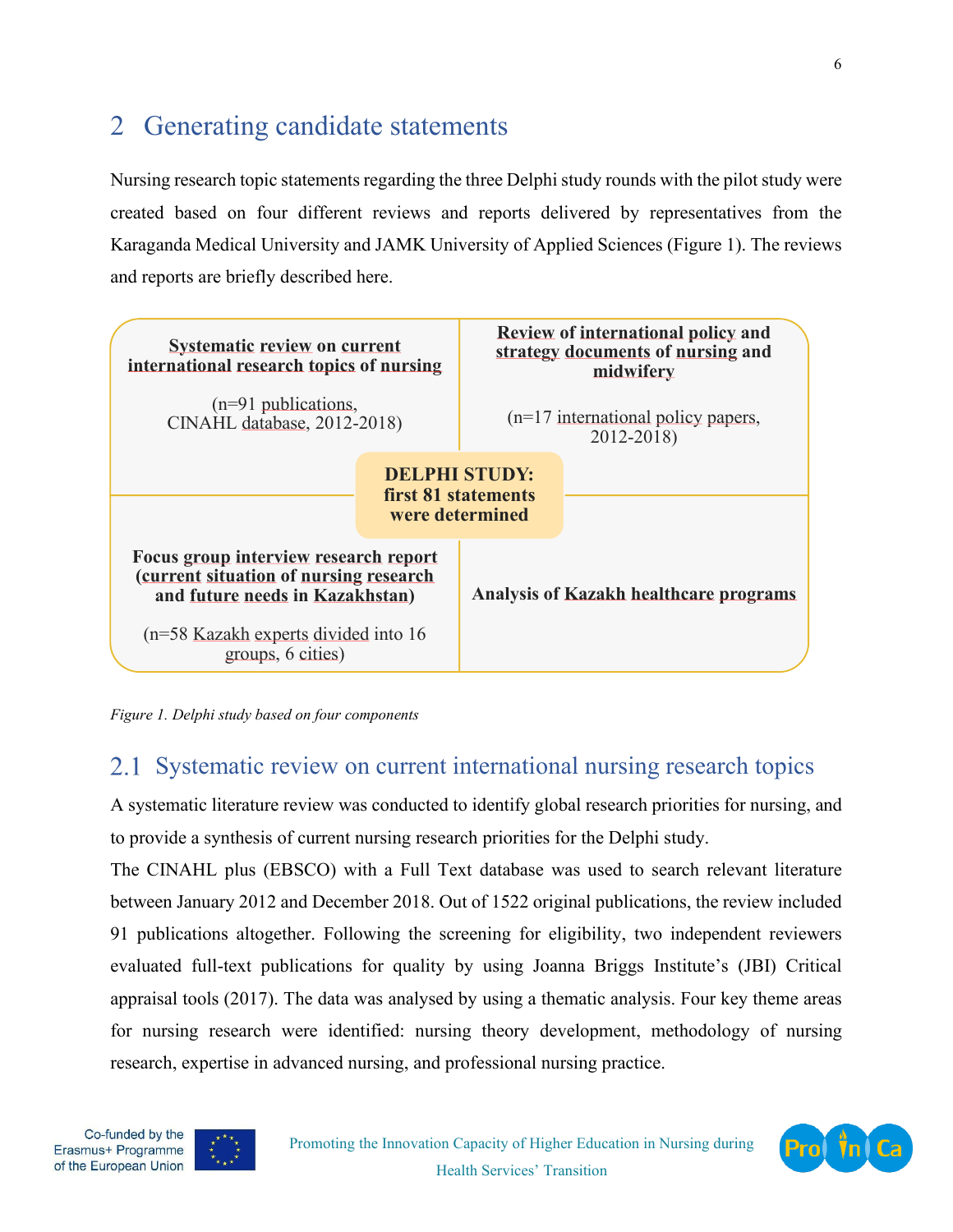# <span id="page-6-0"></span>2.2 Review of international policy and strategy documents of nursing and midwifery

Seventeen different international nursing and midwifery policy and strategy documents published 2012-2017 were reviewed. A thematic analysis was applied for the analysis of the selected documents. The following two questions were answered: what are the future trends in nursing and nursing research and what are the most important research areas in nursing research in future. Seven future trends and research areas in nursing and nursing research were discovered: 1) ageing of population, 2) self-management and self-care, 3) preventive healthcare, 4) personalized healthcare, 5) multidisciplinary and inter-professional collaboration, 6) educating and supporting nurses and midwives, and 7) big data and digital technology.

## <span id="page-6-1"></span>2.3 Report of focus group interview research

The aim of the focus group interview research was to identify the current situation of nursing research in Kazakhstan and, discover the main topics of nursing research in Kazakhstan in the future. A focus group interviews were conducted with 58 respondents divided into 16 groups in six cities across Kazakhstan: Nur-Sultan, Almaty, Aktobe, Karaganda, Semey and Shymkent. Two of the group interviews were held via Skype and the rest face-to-face in 2018. Findings indicated four different challenges: 1) nursing research is suffering from a lack of resources (no competent researchers, no support from practice), 2) nurse educators do not have nursing professional background, 3) the status of nursing profession in Kazakhstan is not clear and strong enough, and 4) nursing students in all levels are not motivated enough of nursing research. With respect to nursing research areas in the future, five topics were discovered: nursing practice, nursing education, primary health care, eHealth, and mental health nursing. All of the above-mentioned topics need to be studied more in nursing research according to focus group respondents.

## <span id="page-6-2"></span>2.4 An analysis of Kazakhstan's healthcare development program

The Kazakh healthcare programs were analysed and main results were defined.





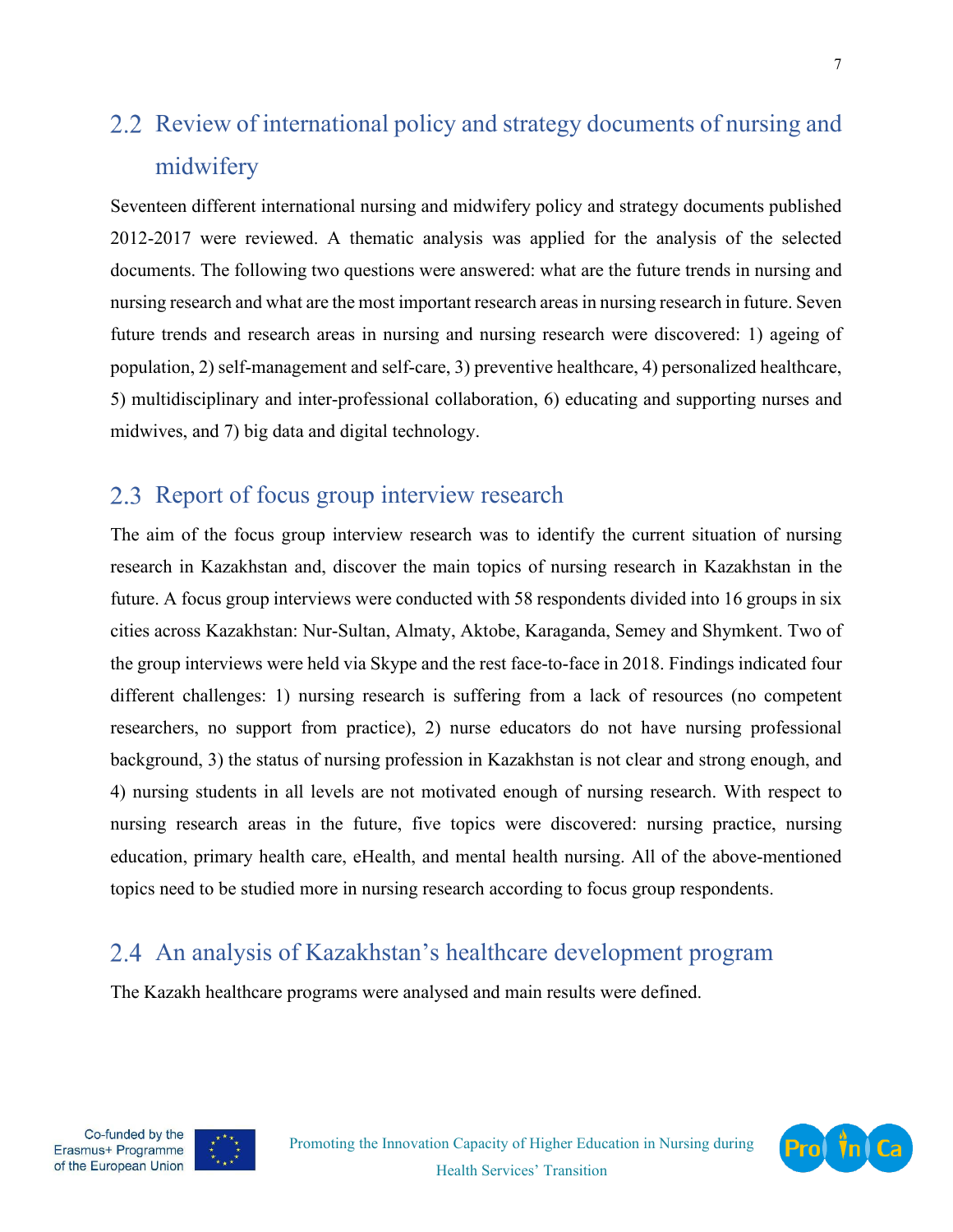#### <span id="page-7-0"></span>2.5 Pilot phase

The pilot phase questionnaire contained 18 themes of nursing research topics with 81 statements altogether. The development of the questionnaire was based on the two reviews and two reports described in previous chapters. We distributed 12 questionnaires and of these, 11 were completed. The response rate was 91.7 %. Respondents provided comments and feedback concerning the given themes and its statements. Changes and modifications were made to the themes and statements based on respondents' feedback. Due to this pilot phase, we were interested in feedback on questionnaire and the online survey procedure by Webropol not the actual answers for the statements. The Delphi study process is illustrated in Figure 2.



*Figure 2. The Delphi process*

### <span id="page-7-1"></span>2.6 Delphi round 1

Generating content for the first round Delphi, nursing research 82 statements (clustered in 18 themes) were developed based on the result of the pilot study. The first round data were collected with a web-based survey in the beginning of the year 2019. We distributed 153 questionnaires and of these, 65 questionnaires were completed. The response rate was 42.5 %. The respondents rated the importance of each statement on a 5-point Likert scale  $(0 = not important at all, 1 = of little$ 



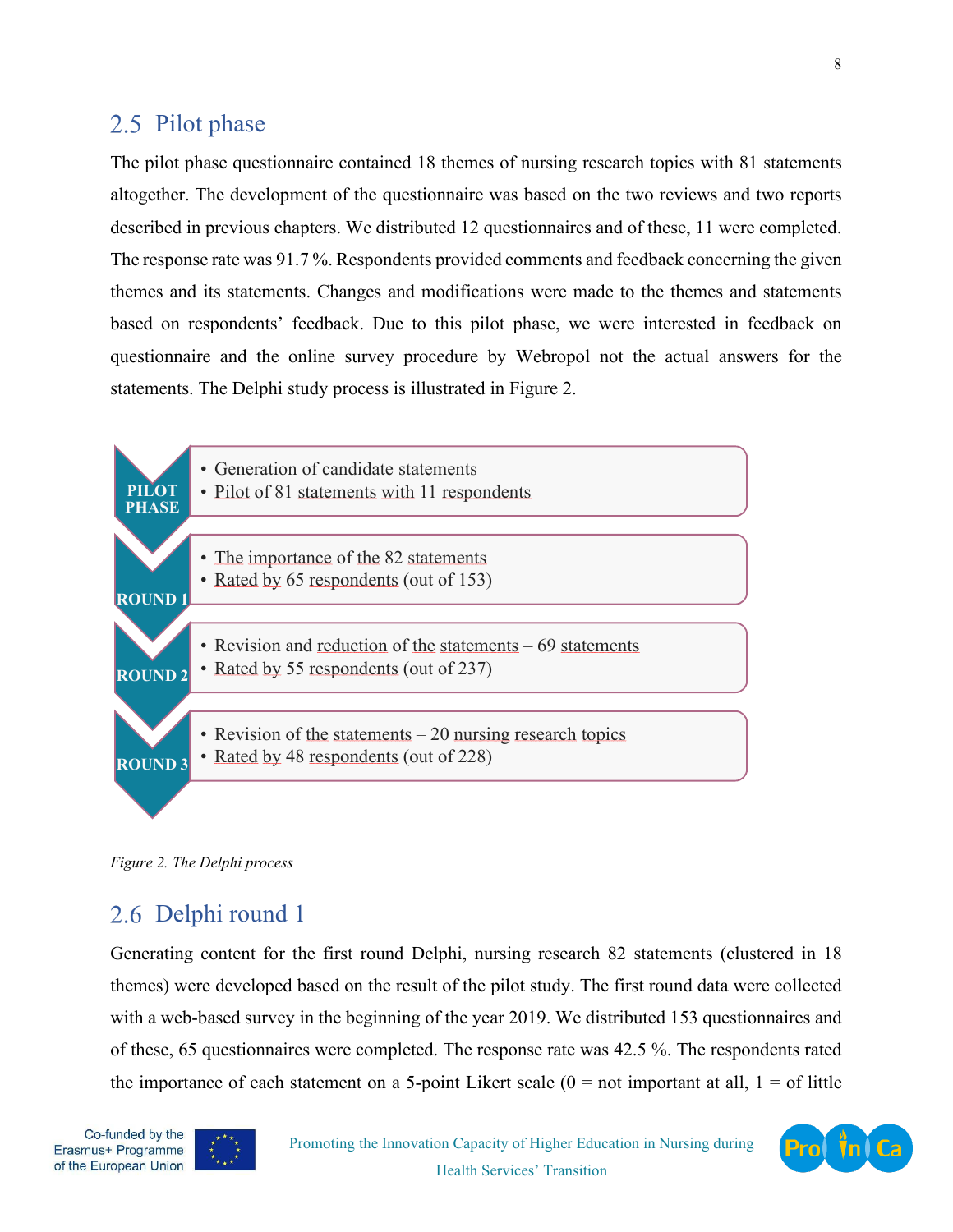importance,  $2 =$  of average importance,  $3 =$  very important,  $4 =$  absolutely essential) and had an option to give free text comments after every theme. Nursing research themes are presented in Table 1.

*Table 1. Nursing research themes in round 1*

| <b>ROUND 1 THEMES</b> |                                                                                         |  |  |
|-----------------------|-----------------------------------------------------------------------------------------|--|--|
| 1                     | Information and communication technologies (ICTs) and eHealth in nursing                |  |  |
| 2                     | Palliative nursing care                                                                 |  |  |
| 3                     | Older people nursing                                                                    |  |  |
| $\overline{4}$        | Primary health care, health promotion and disease prevention from nursing point of view |  |  |
| 5                     | Nursing practice                                                                        |  |  |
| 6                     | Clinical nursing                                                                        |  |  |
| 7                     | Diseases from nursing perspective                                                       |  |  |
| 8                     | Specific fields from nursing point of view                                              |  |  |
| 9                     | Public health                                                                           |  |  |
| 10                    | Occupational health in nursing                                                          |  |  |
| 11                    | Environmental health issues                                                             |  |  |
| 12                    | Nursing theory and philosophy                                                           |  |  |
| 13                    | Professional development of nurses                                                      |  |  |
| 14                    | Methodology in nursing science                                                          |  |  |
| 15                    | Healthcare system                                                                       |  |  |

Of the respondents, 89 percent were female. The mean age of all of the respondents was 38 years the youngest being 23 and the oldest 65 years old. Most of the respondents were between 21 to 30 years of age (n=22) and 41 to 50 years of age (n=22). Circa thirty-seven percent had bachelor's degree as their highest education level, eighteen percent had master's degree and about sixteen percent had doctoral degree. Twenty-three percent stated their level of education as other. Half of the respondents were from the nursing field of education, 41.5 % from medicine and the rest from public health and jurisprudence fields of education. The respondents' working experience varied from one to 42 years, the mean being 15 years. In regards of nursing half of the respondents identified themselves as academics, teachers or researchers, while 30 % considered being a clinical practitioner and 20 % strategy and policy makers or administrative. The demographic characteristics of the respondent are shown in Table 2.



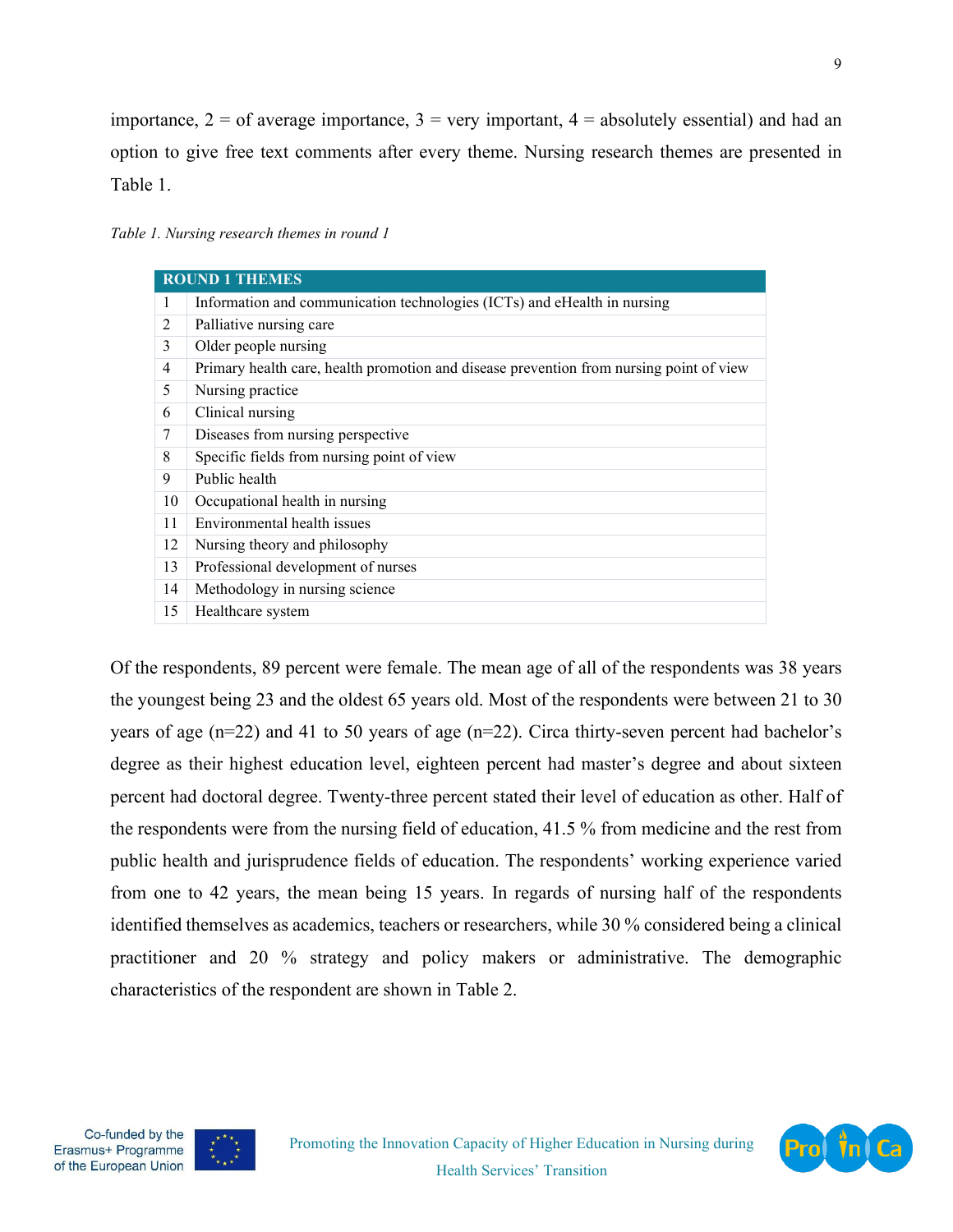|                                                | <b>Round I</b>   |               | <b>Round II</b>  |               | <b>Round III</b> |               |
|------------------------------------------------|------------------|---------------|------------------|---------------|------------------|---------------|
| Gender                                         | $N=65$           | $\frac{0}{0}$ | $N=55$           | $\frac{0}{0}$ | $N=48$           | $\frac{0}{0}$ |
| Female                                         | 58               | 89.2%         | 45               | 81.8%         | 43               | 89.6%         |
| Male                                           | $\overline{7}$   | 10.8%         | 10               | 18.2%         | 5                | 10.4%         |
|                                                |                  |               |                  |               |                  |               |
| Age group                                      | $N=64$           |               | $N=55$           |               | $N=48$           |               |
| $20 - 30$                                      | 22               | 34.4 %        | 14               | 25.5 %        | 13               | 25.0%         |
| $31 - 40$                                      | 13               | 20.3%         | 10               | 18.2%         | 14               | 29.2%         |
| $41 - 50$                                      | 22               | 34.4 %        | 23               | 41.8%         | 16               | 33.3%         |
| 51 or higher                                   | $\overline{7}$   | 11.0%         | 8                | 14,5 %        | 6                | 12.5 %        |
|                                                |                  |               |                  |               |                  |               |
| <b>Level of Education</b>                      | $N=65$           |               | $N=55$           |               | $N=48$           |               |
| College Diploma                                | $\overline{4}$   | $6.2\%$       | $\overline{3}$   | 5.5 %         | $\overline{0}$   | $0.0\%$       |
| Bachelor's degree                              | 24               | 36.9%         | 13               | 23.6 %        | 12               | 35.4%         |
| Master's degree                                | 12               | 18.5%         | 11               | 20.0%         | 14               | 29.2%         |
| Doctor's degree                                | 3                | 4.6 %         | $\mathbf{1}$     | 1.8%          | $\mathbf{1}$     | $2.1\%$       |
| Doctor of Sciences                             | $\overline{2}$   | 3.1 %         | 5                | 9.1 %         | $\mathbf{1}$     | $2.1\%$       |
| PhD                                            | 5                | 7.7%          | 8                | 14.5 %        | $\overline{7}$   | 14.6 %        |
| Doctor in Profile                              | $\overline{4}$   | $6.2\%$       | $\overline{7}$   | 12.7%         | 5                | 10.4%         |
| Other                                          | 11               | 16.9%         | $\overline{7}$   | 12.7%         | $\overline{3}$   | $6.3\%$       |
|                                                |                  |               |                  |               |                  |               |
| <b>Field of Education</b>                      | $N=65$           |               | $N=55$           |               | $N=48$           |               |
| Medicine                                       | 27               | 41.5%         | 33               | 60.0%         | $20\,$           | 41.7%         |
| Public Health                                  | 5                | $7.7\%$       | 5                | $9.1\%$       | 5                | 10.4%         |
| Nursing                                        | 32               | 49.2%         | 15               | 27.3 %        | 19               | 39.6%         |
| Other                                          | $\mathbf{1}$     | $1.5\%$       | $\overline{2}$   | 3.6%          | $\overline{4}$   | 8.3%          |
|                                                |                  |               |                  |               |                  |               |
| Employer (Option to choose<br>multiple)        | $N=65$           |               | $N = 55$         |               | $N=48$           |               |
| Republican Center for Health<br>Development    | $\mathbf{1}$     | $1.5\%$       | $\overline{4}$   | 7.3 %         | $\mathbf{1}$     | $2.1\%$       |
| Regional<br>health<br>City<br>or<br>department | $\mathbf{1}$     | $1.5\%$       | $\boldsymbol{0}$ | $0.0\%$       | $\mathbf{1}$     | $2.1\%$       |
| Medical University                             | 22               | 33.9%         | 24               | 43.6 %        | 17               | 35.4%         |
| Higher Medical College                         | 18               | 27.7%         | 14               | 25.5 %        | $8\,$            | 16.7%         |
| Medical College                                | $\boldsymbol{7}$ | 10.8%         | 6                | 10.9%         | 5                | 10.4%         |
| Hospital                                       | 16               | 24.6 %        | 9                | 16.4 %        | 13               | 27.1 %        |
| Primary care/ Polyclinic                       | 6                | 9.2 %         | $\overline{4}$   | 7.2 %         | $\overline{2}$   | 4.2 %         |
| Other                                          | 5                | $7.7\%$       | 2                | 3.6 %         | 1                | $2.1\%$       |
|                                                |                  |               |                  |               |                  |               |
| <b>Working experience</b>                      | $N=65$           |               | $N=55$           |               | $N=48$           |               |
| $1-10$ years                                   | 33               | 50.8%         | 20               | 36.4 %        | 23               | 47.9%         |
| $11-20$ years                                  | 9                | 13.8%         | 9                | 16.4%         | 7                | 14.6 %        |
| $21-30$ years                                  | 20               | 30.8%         | 25               | 45.5 %        | 17               | 35.4%         |
| 31 or more years                               | 3                | 4.6 %         | 1                | $1.8\%$       | 1                | $2.1\%$       |
|                                                |                  |               | <b>Round II</b>  |               | <b>Round III</b> |               |
| <b>City/Region represented</b>                 |                  |               | $N=55$           |               | $N=48$           |               |
| <b>Almaty City</b>                             |                  |               | 17               |               | 12               | 25.0%         |
| Nur-Sultan (Astana) City                       |                  |               | 10               |               | 11               | 22.9%         |
| East Kazakhstan Region                         |                  |               | $\tau$           |               | $\tau$           | 14.6 %        |
|                                                |                  |               |                  |               |                  |               |

#### *Table 2. Characteristics of the respondents in round 1, 2 and 3*



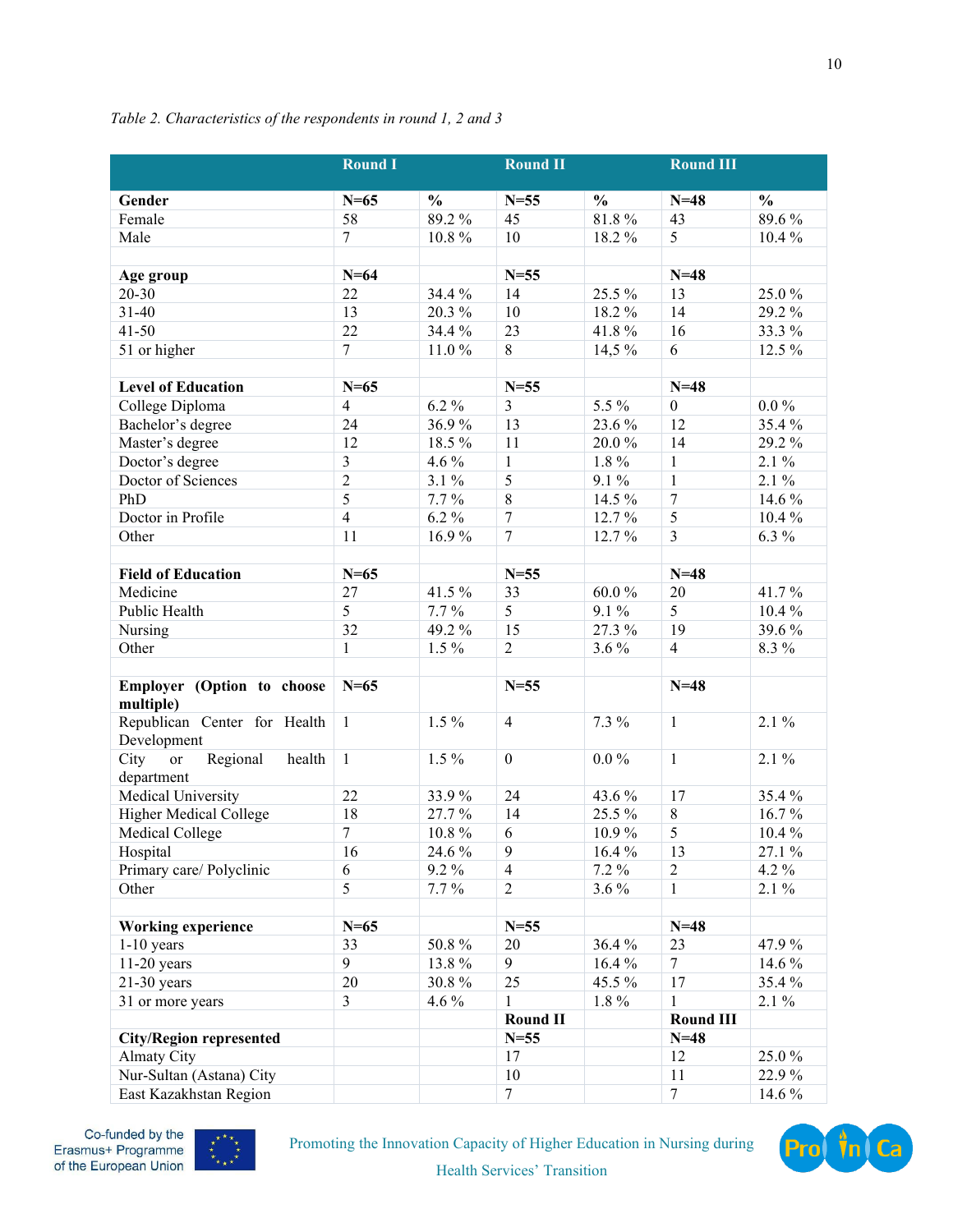| Karaganda Region              | $\overline{4}$ | 8.3 %   |
|-------------------------------|----------------|---------|
| Kyzylorda Region              | 4              | 8.3 %   |
| Aktobe Region                 |                | $2.1\%$ |
| Turkistan Region (f.k.a South |                | $6.3\%$ |
| Kazakhstan)                   |                |         |
| Akmola Region                 | $\theta$       | $0.0\%$ |
| North Kazakhstan Region       | っ              | 4.2 $%$ |
| Shymkent City                 |                | $2.1\%$ |
| West Kazakhstan Region        | $\theta$       | $0.0\%$ |
| <b>Almaty Region</b>          |                | 4.2 $%$ |
| Pavlodar Region               |                | $2.1\%$ |

## <span id="page-10-0"></span>2.7 Delphi study round 2

In round two, the least rated statements from the round one were removed, and 69 statements remained for further evaluation. In addition, the theme 'Occupational health in nursing' was removed from round 2 questionnaire. An additional demographic question was added to scope which city or region the respondent represented.

Regarding the second round, 237 questionnaires were distributed, and out of these, 55 respondents completed the web-survey. The response rate was 23.2 %. As in round 1, the respondents rated the importance of each statement on a 5-point Likert scale  $(0 = not$  important at all,  $1 = of$  little importance,  $2 =$  of average importance,  $3 =$  very important,  $4 =$  absolutely essential) and had an option to give free text comments after every theme.

In this round, 82 percent of the respondents were female and the mean age of the respondents was 41 years. The age varied from 20 to 65 years and the biggest age group was 41 to 50 years (n=23). Thirty-eight percent of the respondents reported doctoral degree as their highest level of education, twenty-three percent had the bachelor's and twenty percent the master's degree. In second round, 60 % reported medicine as their field of education and a bit under third of the respondents were from the nursing field. Reported working experience varied from 1 to 32 years the mean being 17 years. A bit under half (47 %) of the respondents identified themselves as academics, teachers or researchers in regards of nursing, about third (35 %) as strategy and policy makers or administrative and the rest (18 %) as clinical practitioners. Most of the respondents, 30 %, reported to represent Almaty city, while 18 % represented Astana city (current Nur-Sultan), 13 % East Kazakhstan



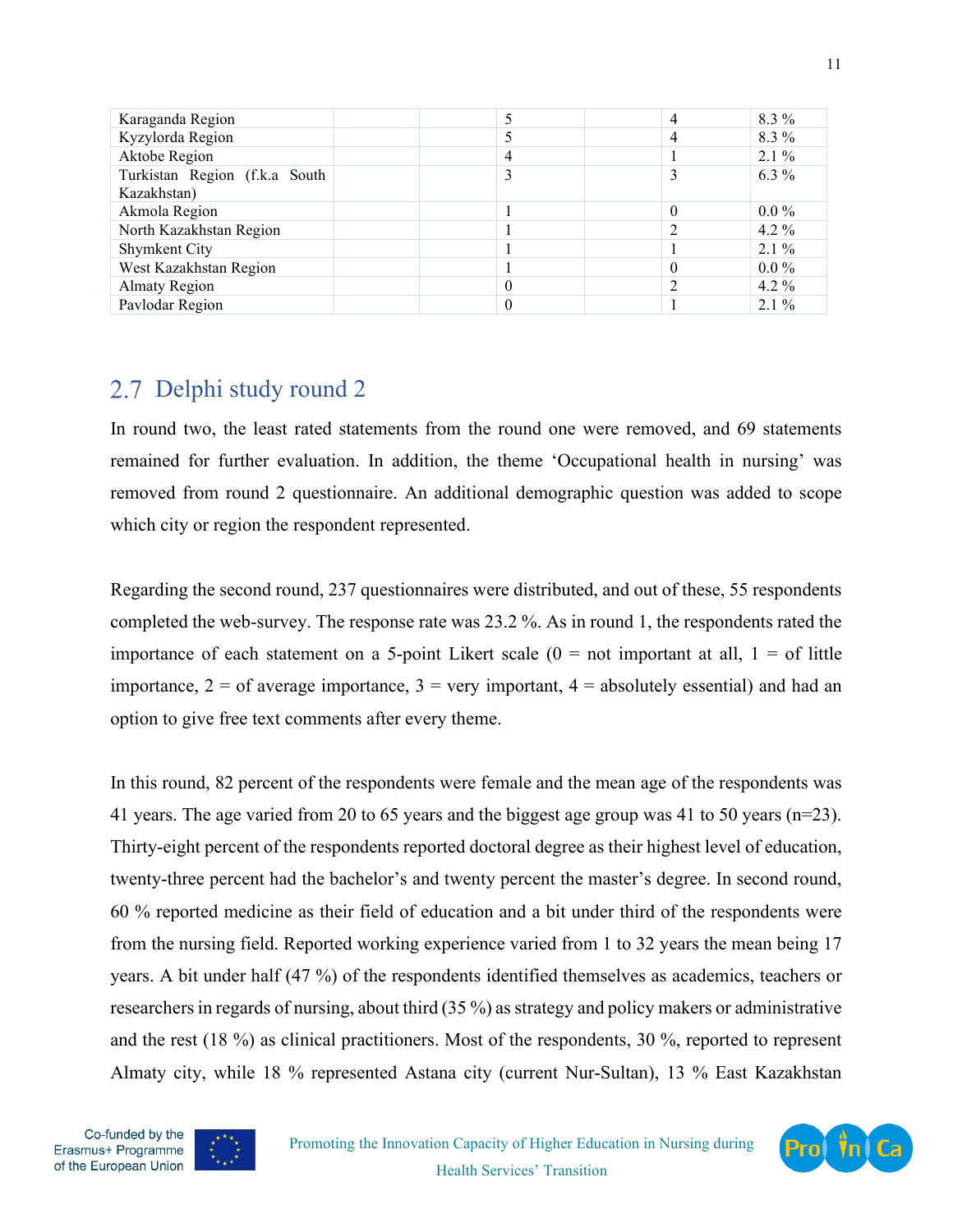region and both Karaganda and Kyzylorda region were represented by 9 % of the respondents. The demographic characteristics of the respondent are described in Table 2.

## <span id="page-11-0"></span>2.8 Delphi study round 3

We distributed 228 questionnaires and of these, 48 questionnaires were completed. The response rate was 21.1 %. The questionnaire contained 20 topics (Table 3), which were designed based on the second Delphi round study. We asked respondents to rate the importance of 20 nursing research topics in terms of the 3-point timeframe scale:

- 1. High priority; needs to be done urgently within the next 24 months
- 2. Medium priority: needs to be done within the next 2-4 years
- 3. Low priority; needs to be done within the next 5-10 years

*Table 3. Nursing research topics in round 3*

|                | <b>ROUND 3 NURSING RESEARCH TOPICS</b>                                               |
|----------------|--------------------------------------------------------------------------------------|
| $\mathbf{1}$   | Pediatric nursing                                                                    |
| 2              | Oncology nursing                                                                     |
| 3              | Palliative care nursing                                                              |
| $\overline{4}$ | Critical care nursing                                                                |
| 5              | Stroke and heart failure nursing care                                                |
| 6              | Seriously ill patients and their quality of life                                     |
| 7              | Pressure injury                                                                      |
| 8              | Clinical nursing research                                                            |
| 9              | Rehabilitation in nursing                                                            |
| 10             | Information and communication technologies (ICTs) and eHealth in nursing             |
| 11             | Health promotion and disease prevention                                              |
| 12             | Patient education                                                                    |
| 13             | Patient outcomes and outcomes of nursing intervention research                       |
| 14             | Quality improvement in nursing and healthcare processes                              |
| 15             | Strategies and models for nursing practice                                           |
| 16             | Workplace safety in nursing and nurses' physical health and psychological well-being |
| 17             | Professional development of nurses                                                   |
| 18             | Nursing education                                                                    |
| 19             | Multidisciplinary and inter-professional collaboration in nursing science research   |
| 20             | Conducting experimental/intervention studies in nursing science                      |



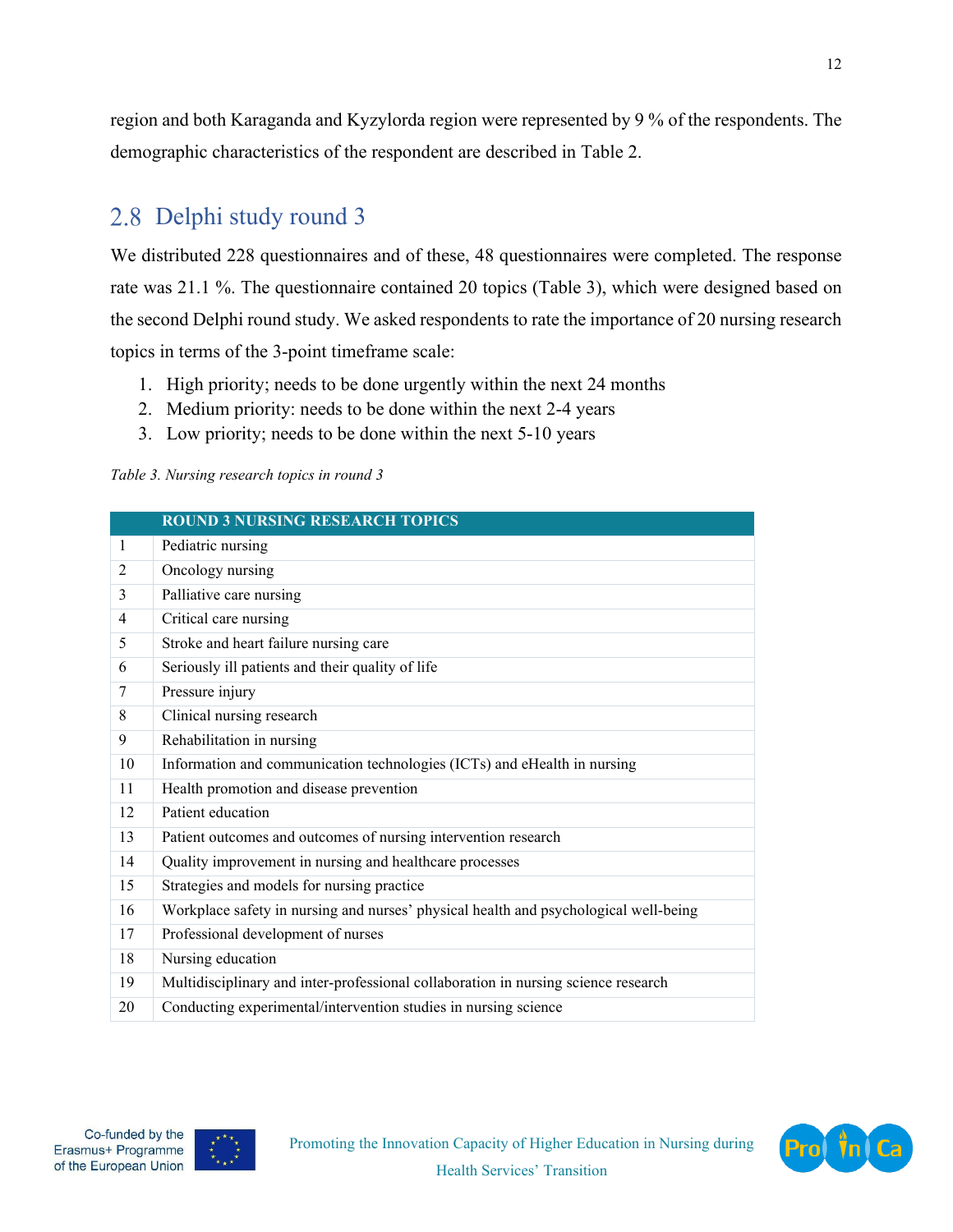In round 3, of the 48 respondents 90 % were female. Age of the respondents varied from 23 to 90 years the mean being 40 years. Third (33.3 %) of the respondents were between 41 to 51 years of age, followed closely by the age group of 31 to 40 years (29.2 %). Fourth (25.0 %) of the respondents belonged to the youngest age group of 20 to 30 years of age. 35 percent of the respondents had bachelor's degree as their highest level of education, 29 percent had master's degree and 29 percent had doctoral. Medicine was the most represented field of study (42 %), followed by nursing (40 %) and public health (10 %). Working experience in years varied from 2 to 32 years, and the mean was 15 years. Nearly half (47.9 %) of the respondents reported their working experience in years being between 1 to 10 years, and more than third (35.4 %) had been working 21 to 30 years. More than half of the respondent (54 %) identified themselves as academics, teachers or researchers in regards of nursing, 25 % as strategy and policy makers or administrative and 21 % as clinical practitioners (See Figure 3). Almaty city was the most represented region by the respondents (25 %), followed by Astana city (23 %), East Kazakhstan region (15 %), Karaganda region (8 %) and Kyzylorda region (8 %). The characteristics of the respondents are presented in Table 2. Most of the respondents in the last round 3 were working in medical universities (36%) or hospitals (27%) (See Figure 4).



*Figure 3. Representation of different respondent groups in round 3*



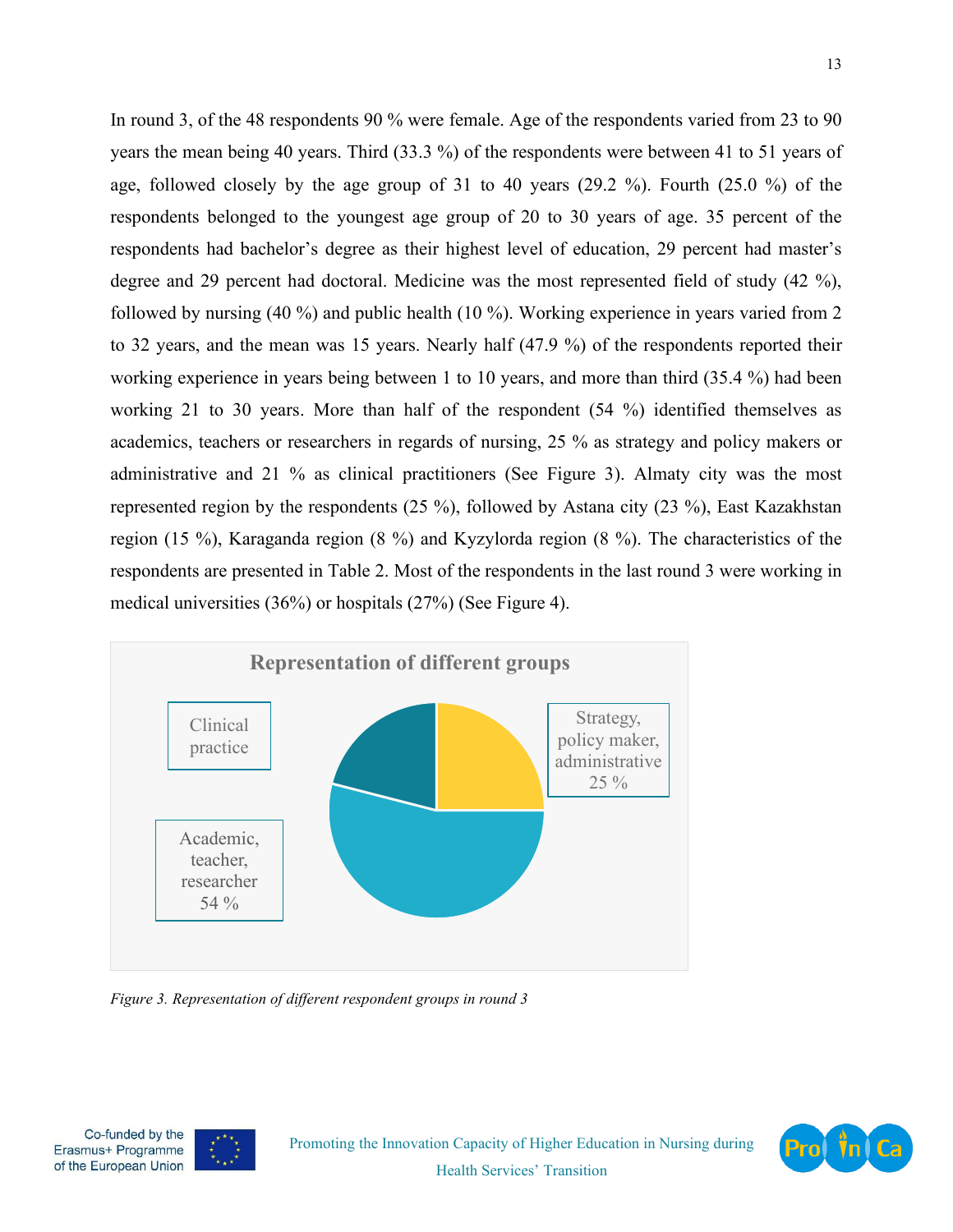

*Figure 4. Current workplace of the respondents round 3*

# <span id="page-13-0"></span>2.9 Strengths and limitations of the Delphi technique employed

The Delphi study technique applied here was a suitable choice for allowing to identify and prioritize nursing research topics in Kazakhstan. Information for the Delphi study was formulated based on thoroughly conducted literature reviews and reports on current global nursing research priorities, and a focus group interviews of Kazakh experts concerning the status and needs of nursing research. The provided material create a valid basis to create the Delphi statements. A total number of Delphi rounds was four including a pilot phase, which was enough to get a comprehensive picture of the nursing research topics needed in Kazakhstan. The Delphi technique can also be adapted for use in face-to-face meetings, which would have helped to form a consensus more rapidly among the respondents and ensure better response rate.



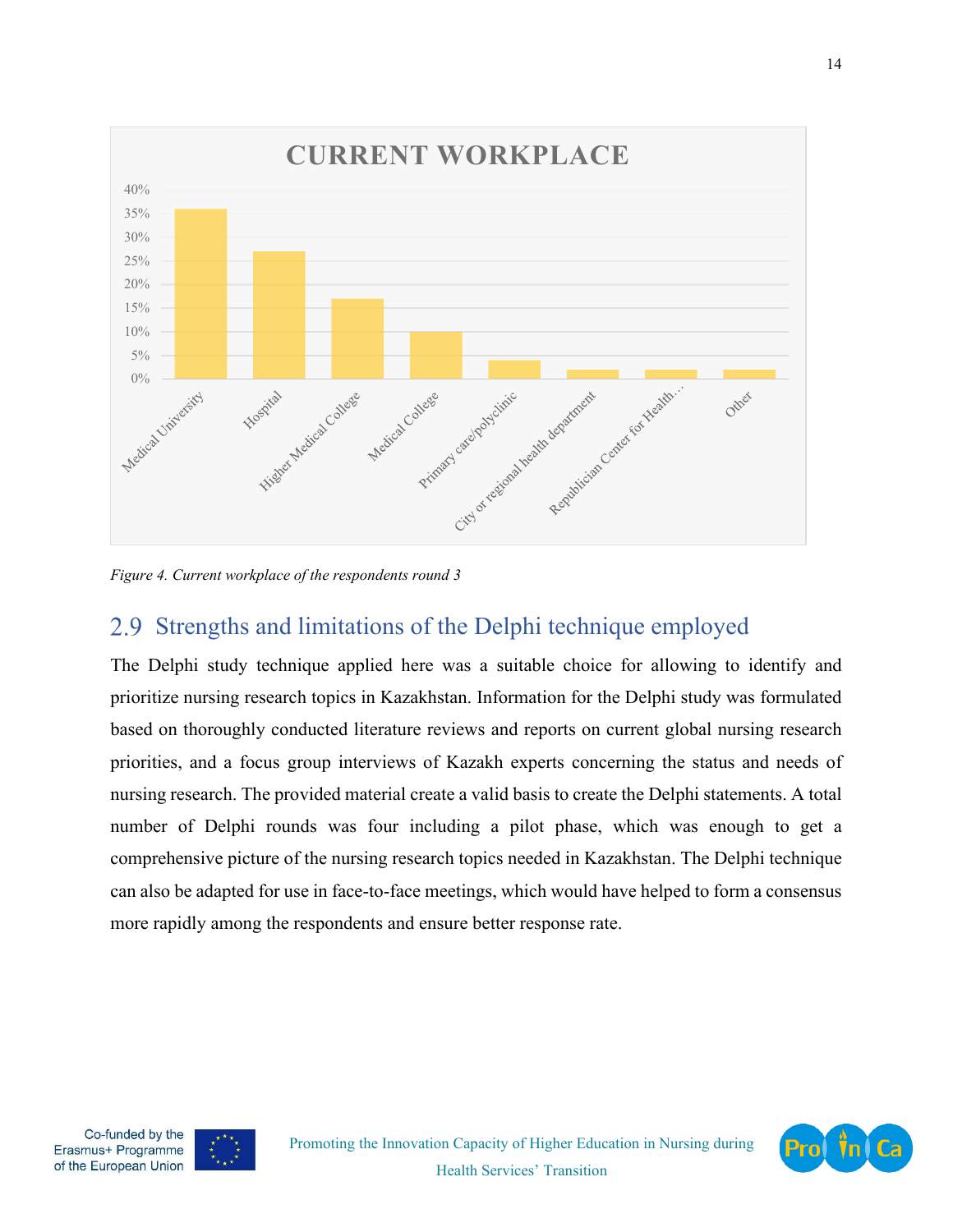# <span id="page-14-0"></span> Final results on future nursing research priorities for Kazakhstan

The final results of this Delphi study concerning the future nursing research priorities in Kazakhstan can be clustered to three priory groups based on the timeframe that results are needed. The priory groups are high priority, medium priority and lower priority nursing research topics. Detailed information is illustrated in Figure 5.



*Figure 5. Nursing research topics rated by a timeframe priority*

Critical care nursing and emergency nursing (77%) and stroke and heart failure nursing care (77%) were rated as the most urgent topics to conduct research in nursing in Kazakhstan. Oncology nursing (71%) was rated as the third most urgent topic and quality improvement in nursing (67%)



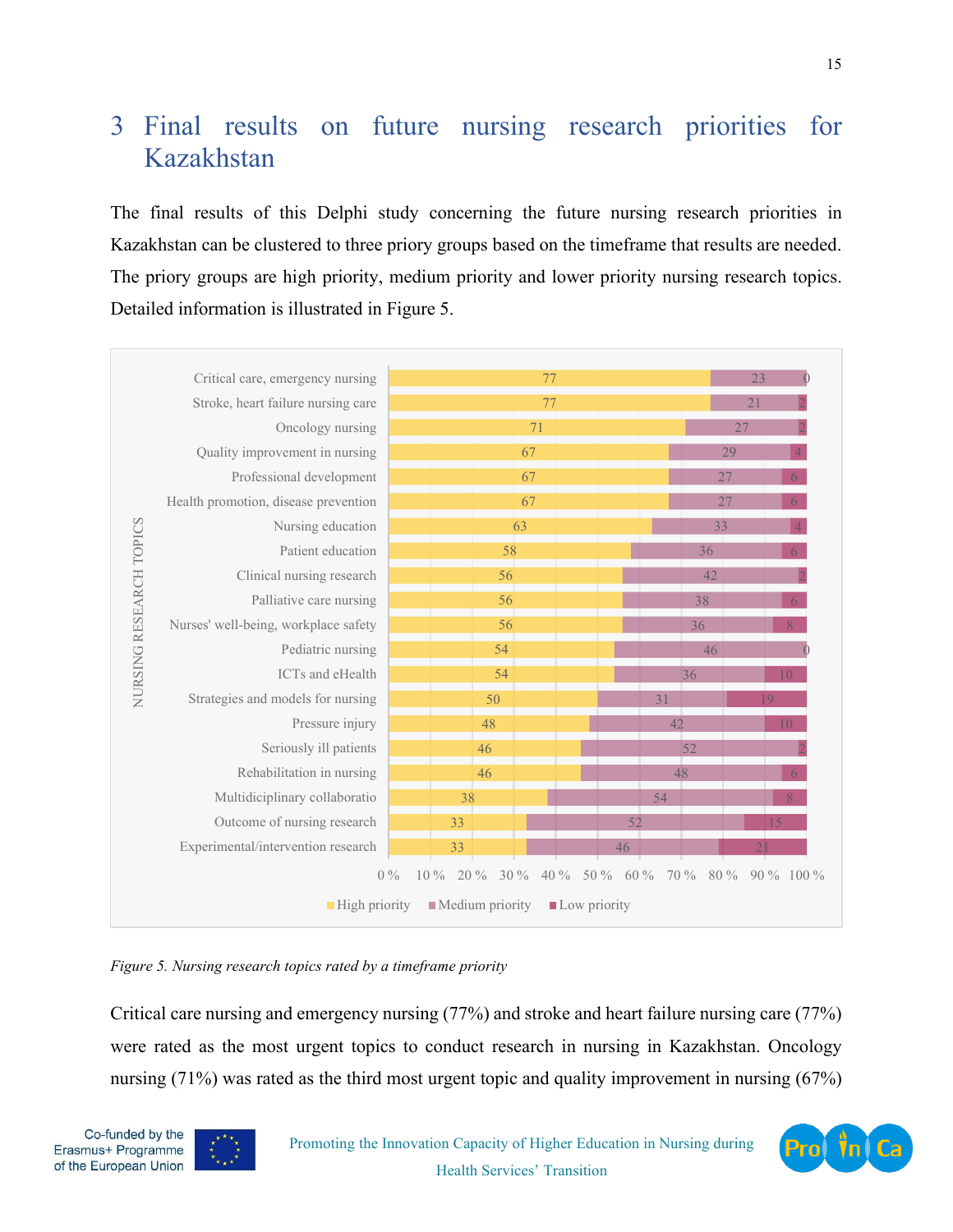as the fourth most urgent topic to conduct research. Professional development (67%), health promotion and disease prevention (67%), and nursing education (63%) were also rated to be studied with high priority. This means that all of the above-mentioned topics need to be studied within the two-year timeframe. See Figure 6.

| <b>High</b><br>priority<br>nursing<br>research | Critical care nursing, emergency nursing (77%)<br>Stroke and heart failure nursing care (77%)<br>Oncology nursing $(71%)$                                                                                                          |
|------------------------------------------------|------------------------------------------------------------------------------------------------------------------------------------------------------------------------------------------------------------------------------------|
| topics<br>(within 2)<br>years)                 | Quality improvement in nursing $(67%)$<br>Professional development (67%)<br>Health promotion, disease prevention $(67%)$<br>Nursing education $(63\%)$                                                                             |
|                                                | Patient education (58%)<br>Clinical nursing research $(56%)$<br>Palliative care nursing (56%)<br>Nurses' well-being, workplace safety (56%)<br>Information and communication technologies (ICTs) and eHealth in<br>nursing $(54%)$ |

*Figure 6. High priority nursing research topics in Kazakhstan*

Multidisciplinary and inter-professional collaboration in nursing science research (54%), seriously ill patients and their quality of life (52%), and patient outcomes and outcomes of nursing intervention research (52%) were rated as areas that need to be studied within 2-4 year timeframe. Conducting experimental/intervention research (46%), strategies and models for nursing (19%), and patient outcomes and outcomes of nursing intervention research (15%) were rated as areas need to be studied within 5-10 years. See Figure 7.



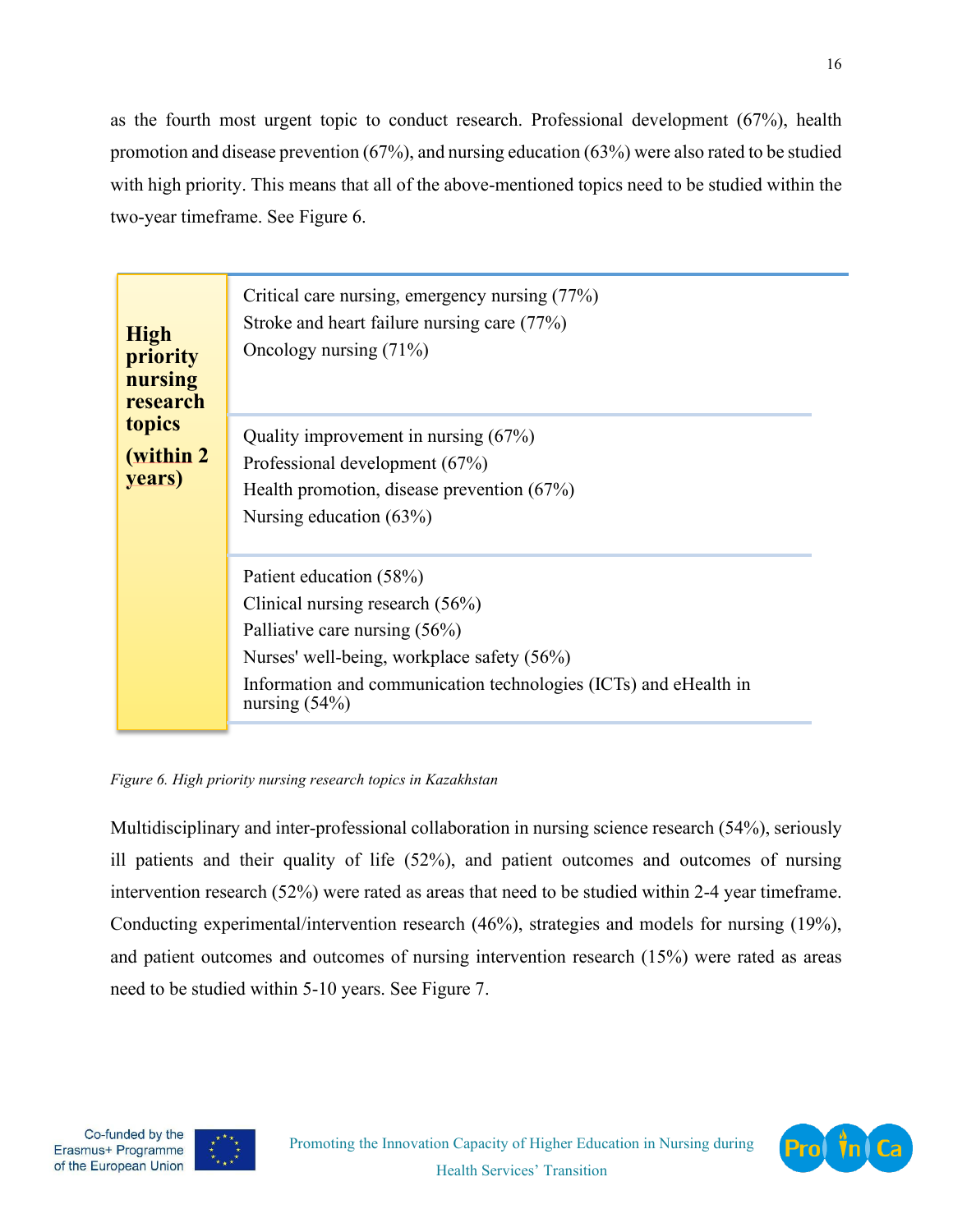

*Figure 7. Medium and low priority nursing research topics in Kazakhstan*



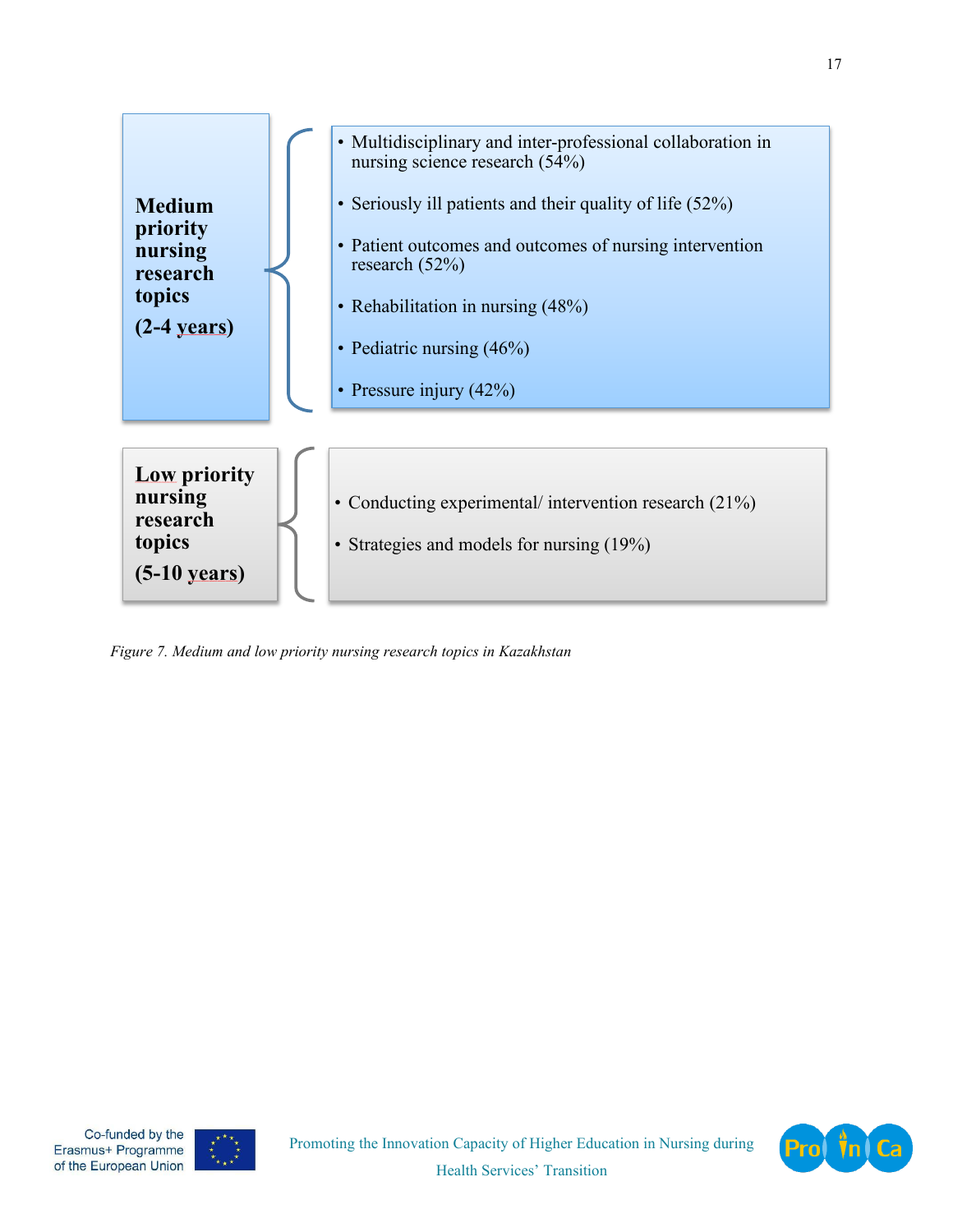# <span id="page-17-0"></span>4 Recommendations

The following recommendations are offered for Medical universities to consider when designing actions to be taken in order to develop university specific nursing research agendas and nursing research in Kazakhstan.

#### **1. To base the creation of nursing research strategy on the capacity analysis of faculty of university**

The Medical universities can have different approaches to build their nursing research strategy. Firstly, they can build their nursing research agenda on the strengths of their staff and the general research priorities of the university. On the other hand, they can choose to build new capacities to their present staff or choose to recruit new capacity. After deciding on their approach, the medical university and their nursing department/faculty ought to analyse their staff capacities concerning the recommended topic areas for nursing science and nursing research. The assessment of skills, knowledge, and competences of nursing faculty personnel is needed in order to define the development and educational needs that their staff may have regarding nursing research and the new capacities they would need to recruit.

**2. To collaborate with regional health care departments, hospitals, and polyclinics to create a nursing research agenda that serves the development of health services in Kazakhstan**

Medical universities' nursing departments should collaborate with hospitals and polyclinics (Primary Health Care) in their region to create a mutual nursing research agenda for the district.

**3. To establish national research priorities between medical universities to create university specific nursing research agendas**

Medical universities should collaborate and agree upon nursing research priorities in order to create individual focuses and profiles throughout different universities in Kazakhstan. Cooperation among universities will bring benefits for all, and more importantly, it is highly advantageous for universities to strengthen their cost-effectiveness and to produce highquality nursing research. Furthermore, targeted funding for nursing research should be allocated for research in accordance to jointly agreed nursing research strategies from regional health departments and ministry of health.

#### **4. To offer research-based master and PhD education in nursing science.**

In order to provide a high quality, internationally recognizable master and doctoral level education in nursing science, university specific nursing research agendas should be created and implemented, and the nursing research conducted in the university ought to be based on the agenda. Moreover, medical universities and higher medical colleges should include a key performance indicator system in their development plan that would support setting



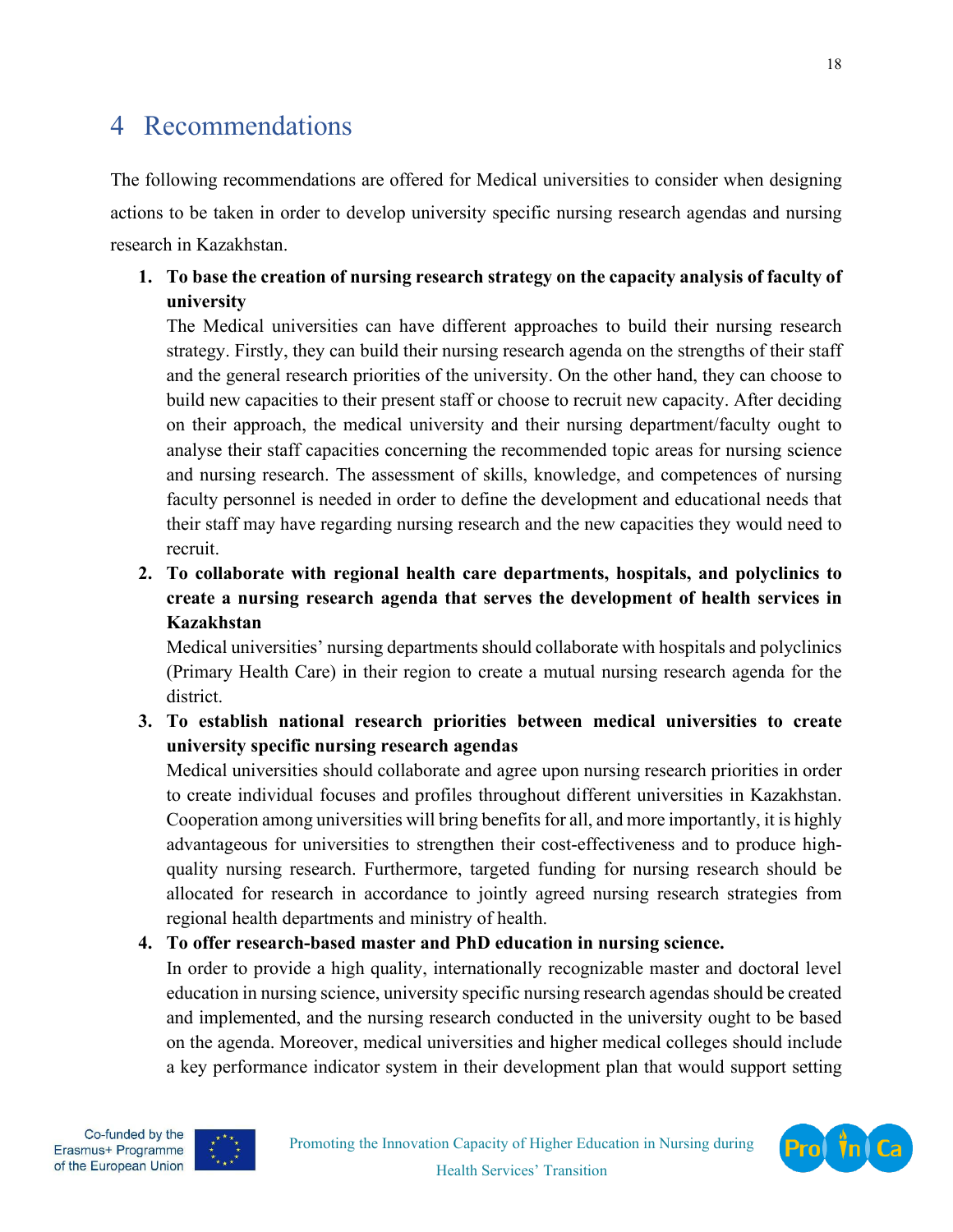<span id="page-18-0"></span>goals and measuring staff and students' research activities in nursing research. This would also support strategic leadership.



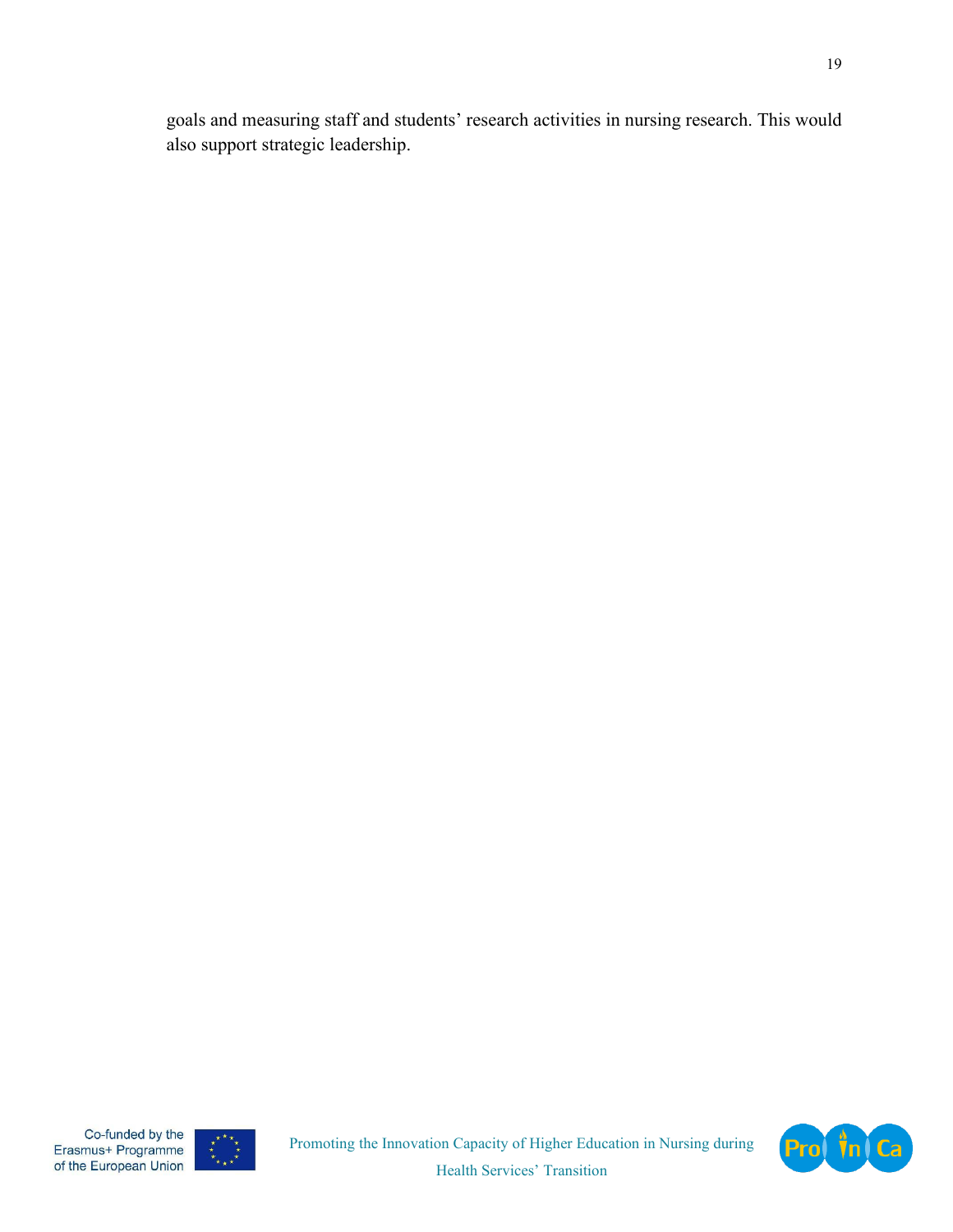### 5 Feedback on recommendations

Feedback and comments on this Recommendation report were collected from Kazakh healthcare experts twice, in June and September 2019. In the first round, general feedback of the recommendations and report were gathered from the healthcare experts and practitioners. In the second round, respondents were requested to give feedback based on the following items:

1) the relevance of the nursing research topics that have been prioritized as high priority, medium priority and low priority topics in the report,

2) the adequacy of the recommendations that are presented at the end of the report, and 3) suggestions concerning the development of nursing research in Kazakhstan. In addition, feedback was gathered from participants who attended the ProInCa Master Class held in Nur-Sultan in October 2019 by asking to comment specifically on the four recommendations defined in this report. Altogether 26 staff members and practitioners of Kazakh educational institutions provided feedback.

Overall, the respondents believed that the created recommendations to medical universities for the creation of nursing research agendas were relevant, well-focused, and current. Respondents felt it is important that medical universities cooperate and agree upon priorities for research in the field of nursing. Some respondents recommended that cooperation should be coordinated among universities and a platform needs to be built up to strengthen communication of personnel from different universities. Respondents also noted that leadership should be strong to motivate and support staff to cooperate with their colleagues in universities. Collaboration of nursing departments with local health organisations was deemed very important and a single research and development plan was recommended by respondents. Some respondents pointed out that doctoral programs in nursing science should be implemented only in universities where real nursing research is being conducted with publications in peer-reviewed journals. Based on the feedback received, it was not necessary to make any changes to the report or defined recommendations.





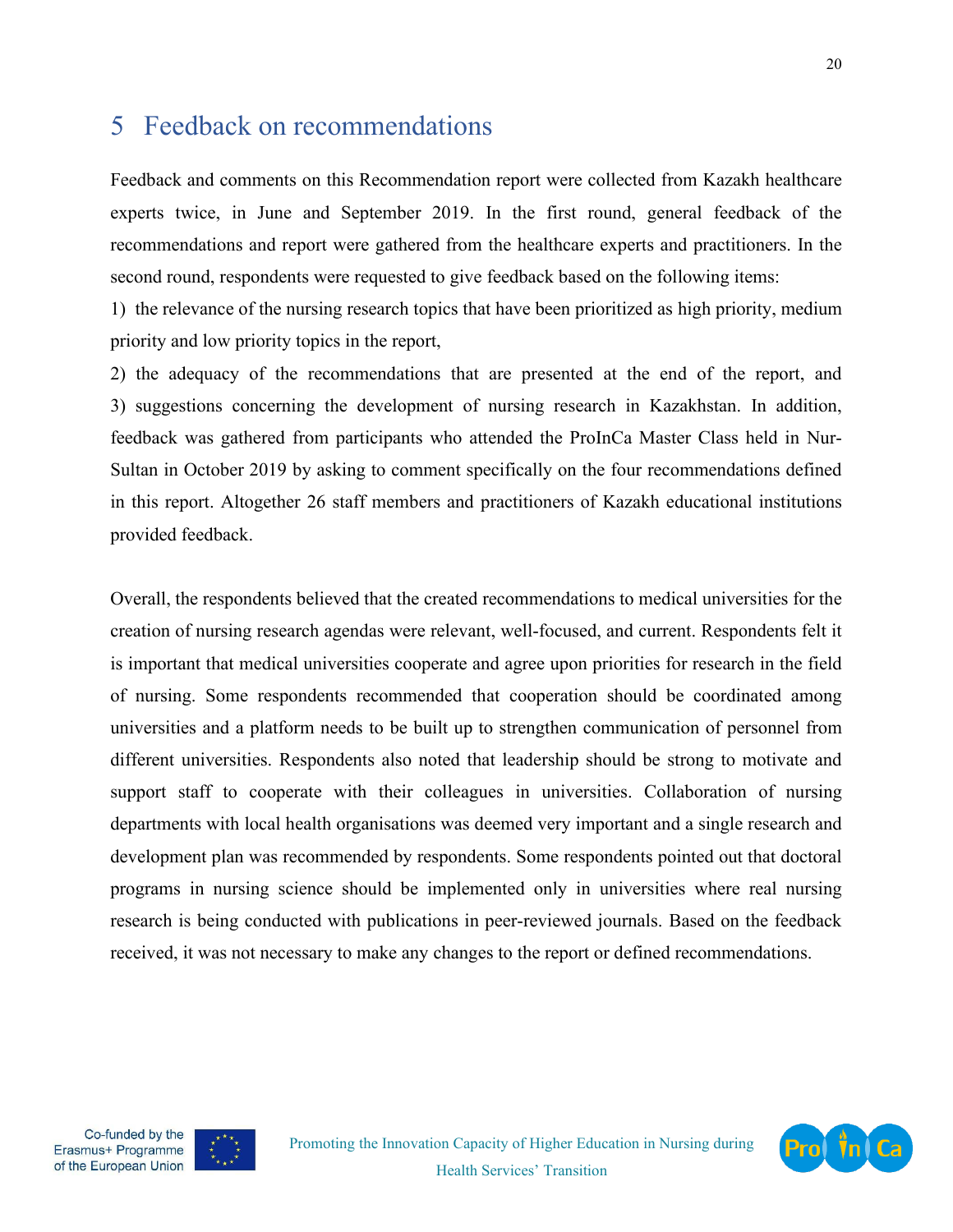## <span id="page-20-0"></span>References

Cowman, S., Gethin, G., Clarke, E., Moore, Z., Craig, G., Jordan-O'Brien, J., McLain, N., & Strapp, H. 2012. An international eDelphi study identifying the Research and education priorities in wound management and tissue repair. Journal of Clinical Nursing, 21(3-4), 344–353. doi: 10.1111/j.1365-2702.2011.03950.x.

Wynaden, D., Heslop, K., Omari, O. A., Nelson, D., Osmond, B., Taylor, M., & Gee, T. 2014. Identifying mental health nursing research priorities: A Delphi study. Contemporary Nurse: A Journal for the Australian Nursing Profession, 47(1–2), 16–26. https://doi.org/10.5172/conu.2014.47.1-2.16.